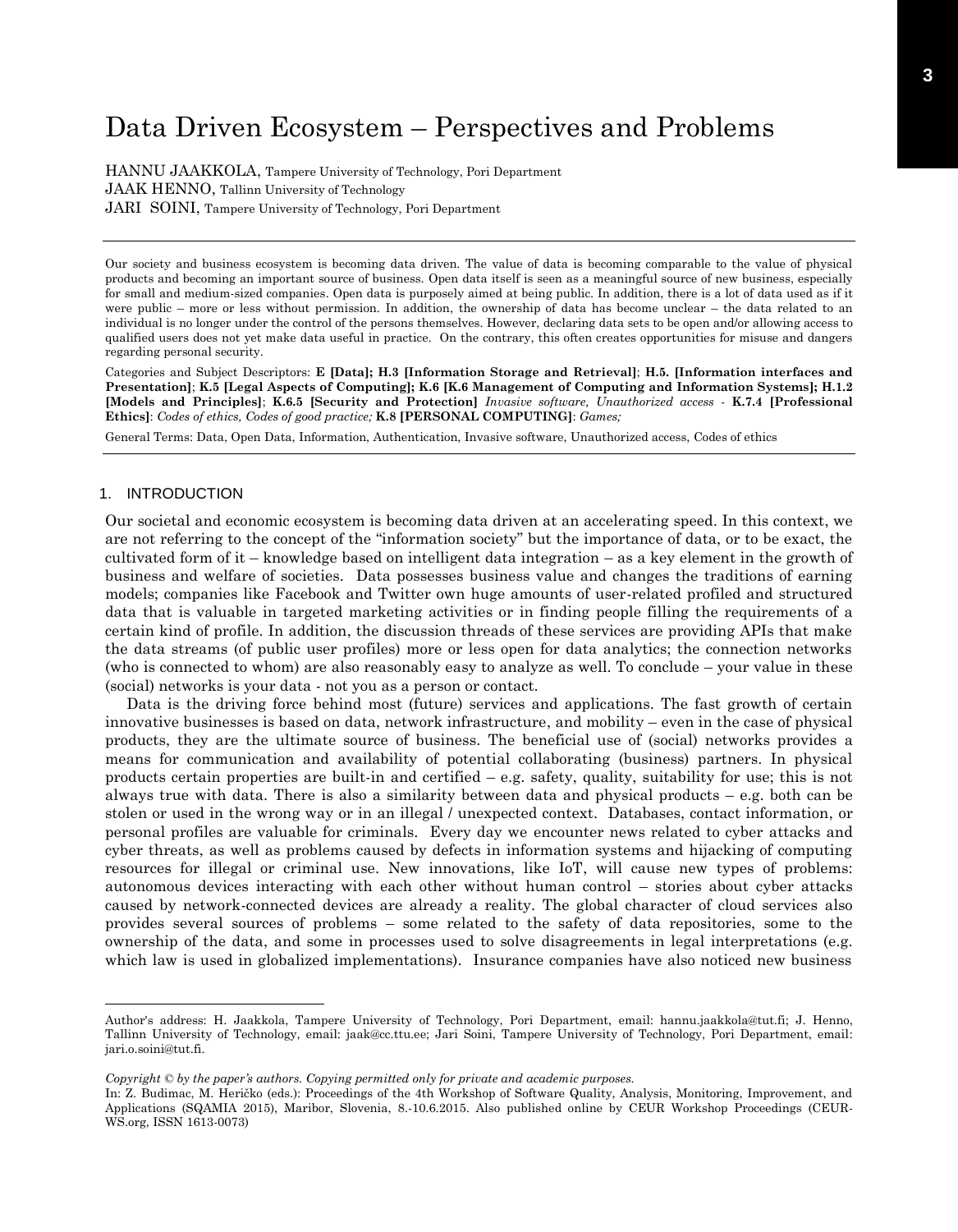#### 3:18 • H. Jaakkola, J. Henno and J. Soini

opportunities: different data-related insurances are available that cover loss of data, losses caused by service attacks, etc; in a way, data has become concrete and a physical asset.

Our paper studies the essence of data from different points of view. Section 2 of this paper is focused on data driven changes. We will approach this topic by considering the data driven ecosystem changes driven by hyperscalability. Data-related trends are included in this discussion. Starting with the characteristics of data (Section 3) and continuing with issues related to open data. Section 4 concentrates on problems related to data driven changes. Section 5 concludes the paper.

# 2. DATA DRIVEN CHANGES

# 2.1. New ecosystems and hyperscalability

In his blog, Omar Mohaut [2015] has introduced the term "hyperscalable" to point out the importance of data in the growth of business. The only way companies that create physical goods have to scale up their business is increasing productivity (industrialization) and growth of the market. This kind of growth is capital-intensive and the limits are reached quite fast. He lists a set of new- generation companies: Spotify, Skype, Square, PayPal, Facebook, Snapchat, Instagram, Airbnb, Pintrest, Uber, Twitter, Netflix, Kickstarter, Eventbrite, Dropbox, Evernote, BlaBlaCar, Whatsapp, and Booking.com. Their business is based on scalable models and they serve millions of users with very small teams of employees. The growth of their business is not dependent on people in a traditional way, but supported by someone else"s assets as a free lever. Skype has 1,600 employees to operate 40% of international telephone traffic; Airbnb has 600 employees to offer 500,000 rooms for rent without any investment (Hilton, as the biggest hotel chain in the world, has 300,000 employees to operate a hotel business of 680,000 rooms). In Whatsapp, 30 engineers support the message delivery of 7.2 trillion of messages per year (the total amount of traditional SMS messages is 7.5 trillion).

Regarding business based on physical goods, Mohaut compares traditional shopping and e-commerce. E-commerce implements a scalable business model: the website that runs 24\*7 all year round and can be reached from all over the world is scalable (data-based). However, physical sales never reach such coverage, because humans as salesmen are not scalable, nor are the buildings needed for stock and shopping centers. A good example of an improved e-commerce model is Alibaba, which handles the data related to goods in the role of broker. As a scalable business concept in real physical goods, Mohaut mentions the concept of franchising: instead of delivering your goods everywhere, you rent out the business concept and brand.

To summarize – what is a hyperscalable business?:

- 1. A hyperscalable business model is based on intangible assets
- 2. A hyperscalable business model requires (information) technology as a lever
- 3. A hyperscalable business model uses the Internet as a free distribution channel

A business is hyperscalable when it "offers value at a near zero cost simultaneously to millions of users with a disproportionately small team." This business model is not based on the traditional factors of production in economics: land, labor, and capital but on the intelligent and beneficial use of free resources (data, Internet, social networks).

## 2.2. Trend Analysis as an Evidence

The studies provided by several market analysis companies provide evidence for the progress discussed above. The analysis results also point out the importance of data and (mobile) networking as the driving forces of this progress. SDTimes [2015; 2015a] has analyzed the reports of two leading companies- IDC and Gartner Group. The main trends listed confirm the growing importance of data and the Internet as key factors in progress and changes. The items gathered and combined from these trend lists cover:

- 1. New technology will take over the market. Growth is focused in 3rd Platform Technologies mobile devices, cloud services, social technologies, and Big Data.
- 2. Wireless data growth. Wireless data will balloon to 13% of telecommunications spending. The role of mobile terminals is also changing from speech to data: according to (Finnish) statistics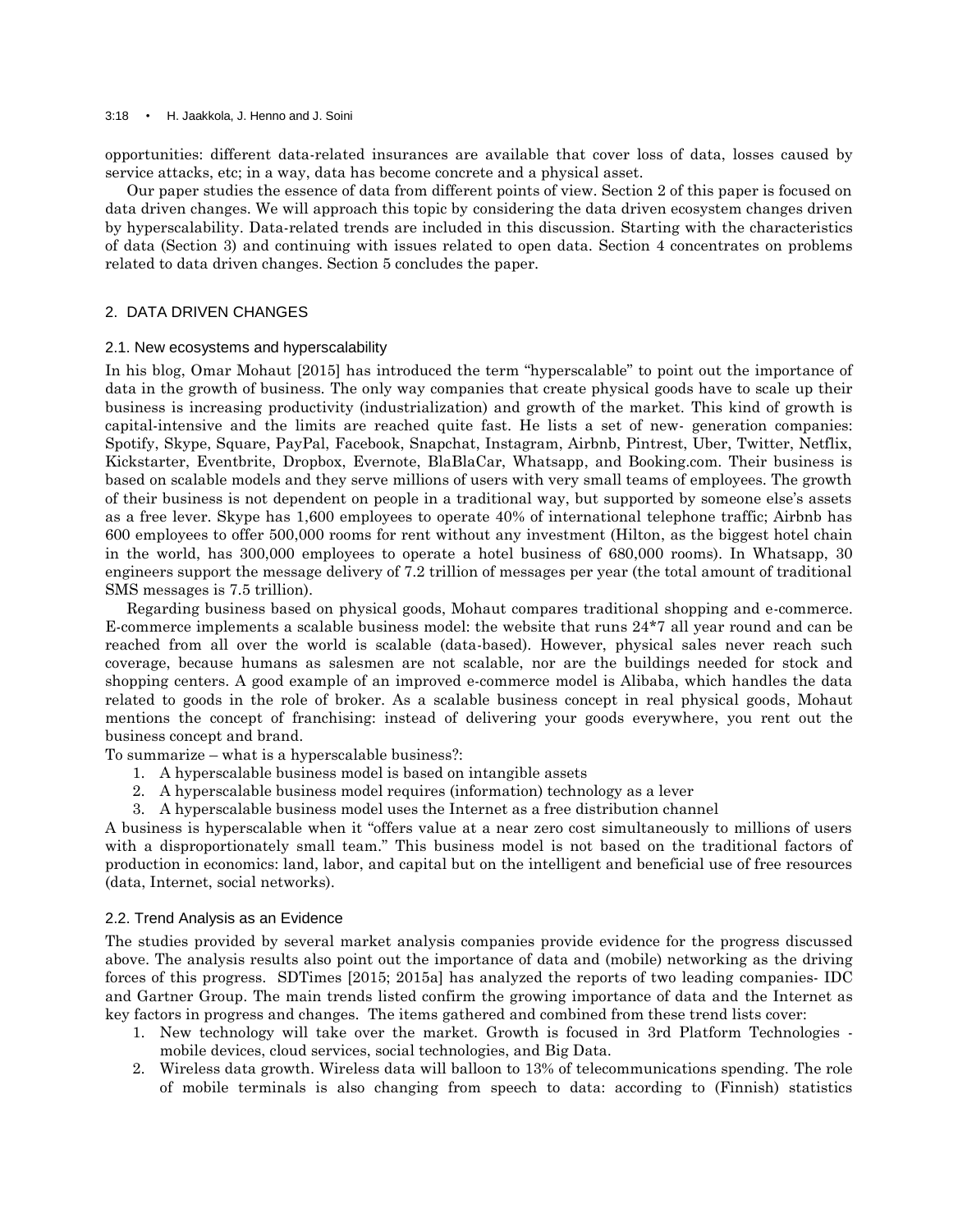(Tekniikka & Talous, March 20th, 2015),the average mobile terminal transfer data is 169 MB per day and 5 GB per month; the number of phone calls decreased by 3% in one year (2013-2014) and the number of SMSs by 16%.

- 3. Cloud services. PaaS, SaaS and IaaS services will remain a hotbed of activity; the highest growth (36%) is projected for IaaS adoption.
- 4. Big Data and analytics. In addition to the traditional structured and non-structured data, video, audio and image analytics will have growing importance. Data-as-a-Service will forge new Big Data supply chains focused on commercial and open data sets. The IDC (2012)study "Digital Universe" reported fast growth in the amount of data applicable for open analytics (Big Data),which is expected to grow from 130 EB (ExaBytes = 1018 Bytes) in 2005 to 40,000 EB in 2020.
- 5. The Internet of Things (IoT). The predictions identified IoT as one of the most important factors for growth of the 3rd Platform. IoT is also based on mobile communication technologies to an increasing extent. According to the current (Finnish) statistics, (Tekniikka & Talous, March 20th, 2015), 9.5% of all mobile devices are used by autonomous collaborating devices (other than mobile terminals). The IDC [2012] study "Digital Universe" predicted/ forecast?? the growth of data produced by autonomous devices: the percentage of such data is expected to grow from 11% to 20% between 2005 and 2020, indicating the breakthrough of the Internet of Things (IoT) technology.
- 6. Cloud services will become the new data center. Data centers are undergoing a fundamental transformation, with computing and storage capacity moving to cloud, mobile and Big Dataoptimized hyperscaled data centers operated by cloud service providers.
- 7. Security. IDC approaches this important issue with reference to 3rd Platform-optimized security solutions for cloud, mobile and Big Data. It covers mechanisms including biometrics on mobile devices and encryption in the cloud, as well as threat intelligence emerging as an essential Dataas-a-Service category of enterprise-specific threat information. Gartner points out the importance of risk-based security and self-protection. All roads to the digital future lead through security. Because it is impossible to provide a 100% secured environment, there is a need for more sophisticated risk assessment and mitigation tools. Every app will need to be self-aware and selfprotecting.
- 8. Ubiquitous Computing: The growth of importance of mobile devices will continue; organizations have to focus their services and applications on diverse contexts and environments.
- 9. Advanced, Pervasive and Invisible Analytics: There is a need to manage how best to filter the huge amounts of data coming from the IoT, social media, and wearable devices. Analytics will become deeply but invisibly embedded everywhere.
- 10. Context-Rich Systems: Applications are able to understand their users and are aware of their surroundings.

The trends point out the importance of mobility, cloud-based solutions and Big Data analytics. An additional factor that has an impact on future life is the easy reachability of the masses – (social) networking and its beneficial use in diverse activities. The 3rd Platform covers millions of apps, billions of users and trillions of autonomous things. Innovative accelerators are robotics, natural interfaces to services, Internet of Things, cognitive systems, and advanced security. Networks, mobile and wireless data transfer and the increasing importance of cloud services are potential sources for increasing security problems – theft of data, stealing of identity, cyber attacks, etc. The use of integrated data (as knowledge) uses diverse sources of data – open and closed. The availability, easy access, quality, and reliability of data will have increasing importance. (OR are growing in importance)

# 3. DATA CHARACTERISTICS – OPEN DATA AS AN OPPORTUNITY

Open Data is "data that are freely available to everyone to use and republish without restrictions from copyright, patents or other mechanisms of control" [European Union 2014]. This refers to such data sources that are open to the public by the "owner"s" will. "Freely available" is implemented by providing a published interface (API) as access to the data, which is "raw" and needs further processing into useful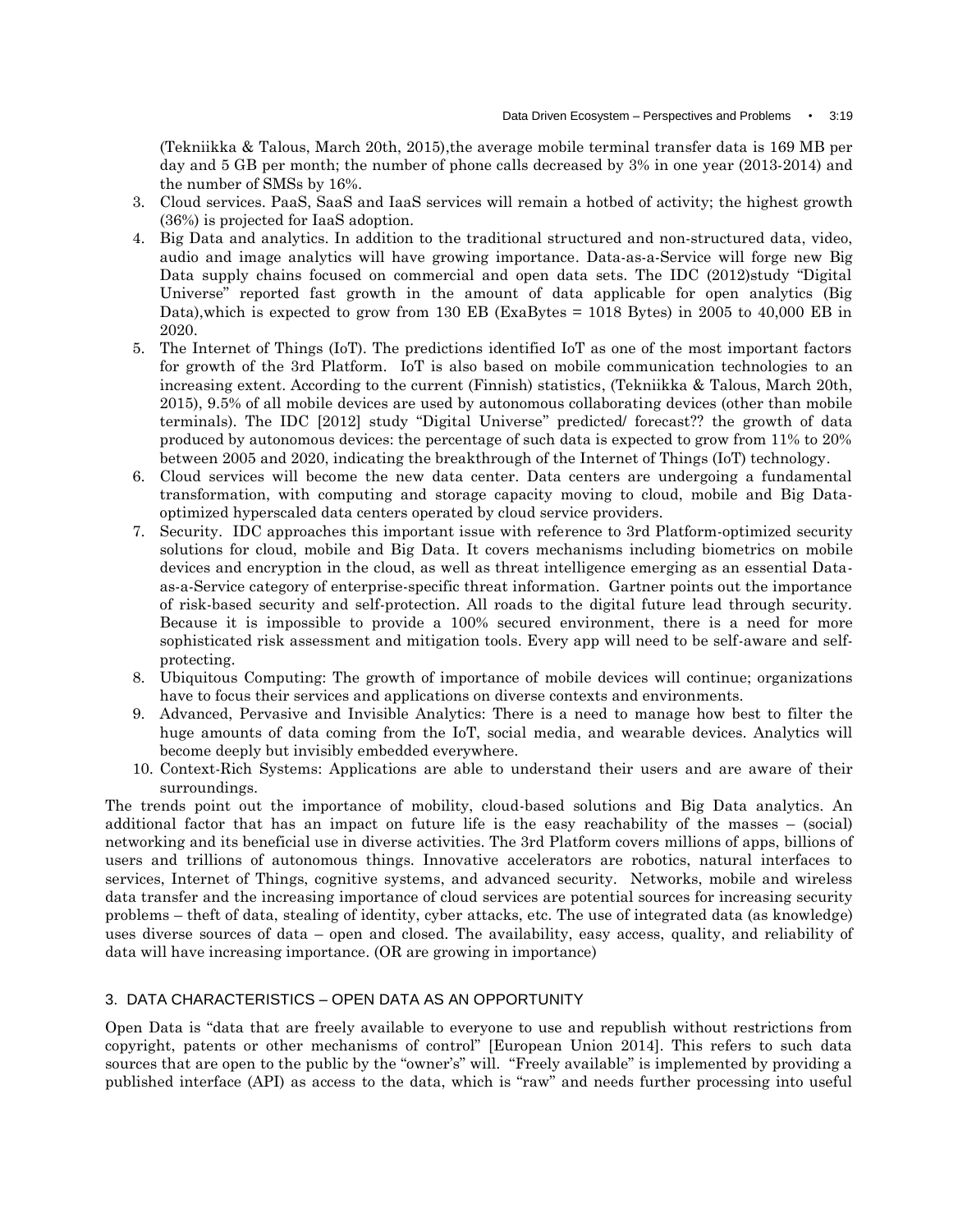#### 3:20 • H. Jaakkola, J. Henno and J. Soini

form. "Without restrictions" indicates fully free use of the data. In practice, there are restrictions defined by different levels of licensing.

Figure 1 (left side) illustrates the different data categories. In our classification, the term "Small Data" is used to cover all possible data repositories – closed and open. The term "Big Data" illustrates the part of all data that is available for analytics and which provides access for intelligent analysis tools. Openly Available Data covers such data sources that are available in networks and provide a means for monitoring its content. Part of this availability is due to a lack of or insufficient security and part is on purpose. Data sources in this category cover e.g. road cameras, weather stations, technical devices connected to the Internet, www pages, data streams, and the content of social media services. The interpretation of Open Data is explained above. An additional item in this figure is "My Data." It describes data that is in someway related to a person. By default its ownership is expected to belong to a private person, because it handles his / her private property. However, an increasing amount of this is collected by such information systems that are no longer under the control of an individual: social media services, client and membership cards, location services, etc.



Fig. 1. Data Categories

The left side of Figure 1 approaches the classification from a different point of view. It points out the existence of data that is not open on purpose (by the data owner). This gray area data belongs mainly to the category of openly available data. It would also include such data sources that are available because of insufficient security (by accident) or used against the expectations of the data owner (e.g. www page contents).

The authors of this paper have handled the role of Open Data as a source of future business in their paper [Jaakkola et al. 2014; 2014a]. These findings are summarized below. The starting point is the Digital Agenda of the European Commission [European Union 2014]. The potential of Open Data in the EU area delivers the following benefits:

- Public data has significant potential for re-use in new products and services. Overall economic gains from opening up this resource could amount to  $\epsilon$  40 billion a year in EU direct business volume (and  $\in$  140 billion indirectly).
- Addressing societal challenges having more data openly available will help us discover new and innovative solutions;
- Achieving efficiency gains through sharing data inside and between public administrations;
- Fostering participation of citizens in political and social life and increasing transparency of government.

According to our studies, most of the business cases are related to marketing, better understanding of the business environment, availability of economic data related to clients and competitors, and the opportunity to develop context-sensitive services (context is based on the results of open data analysis). Weather and map data were seen as important sources. A lot of potential is also built in MOOCs (Massively Open Online Courses) in education and industrial training.

However, there are also problems. Deloitte Analytics [2014] analyzed 37,500 datasets opened in the UK (data.gov.uk; www.ons.gov.uk; data.london.gov.uk). The study shows the contradiction between the supply and demand of open data. Governmental data are usually collected for official purposes, not for pre-planned business use. The motivation to collect it comes from legal issues. This easily leads to a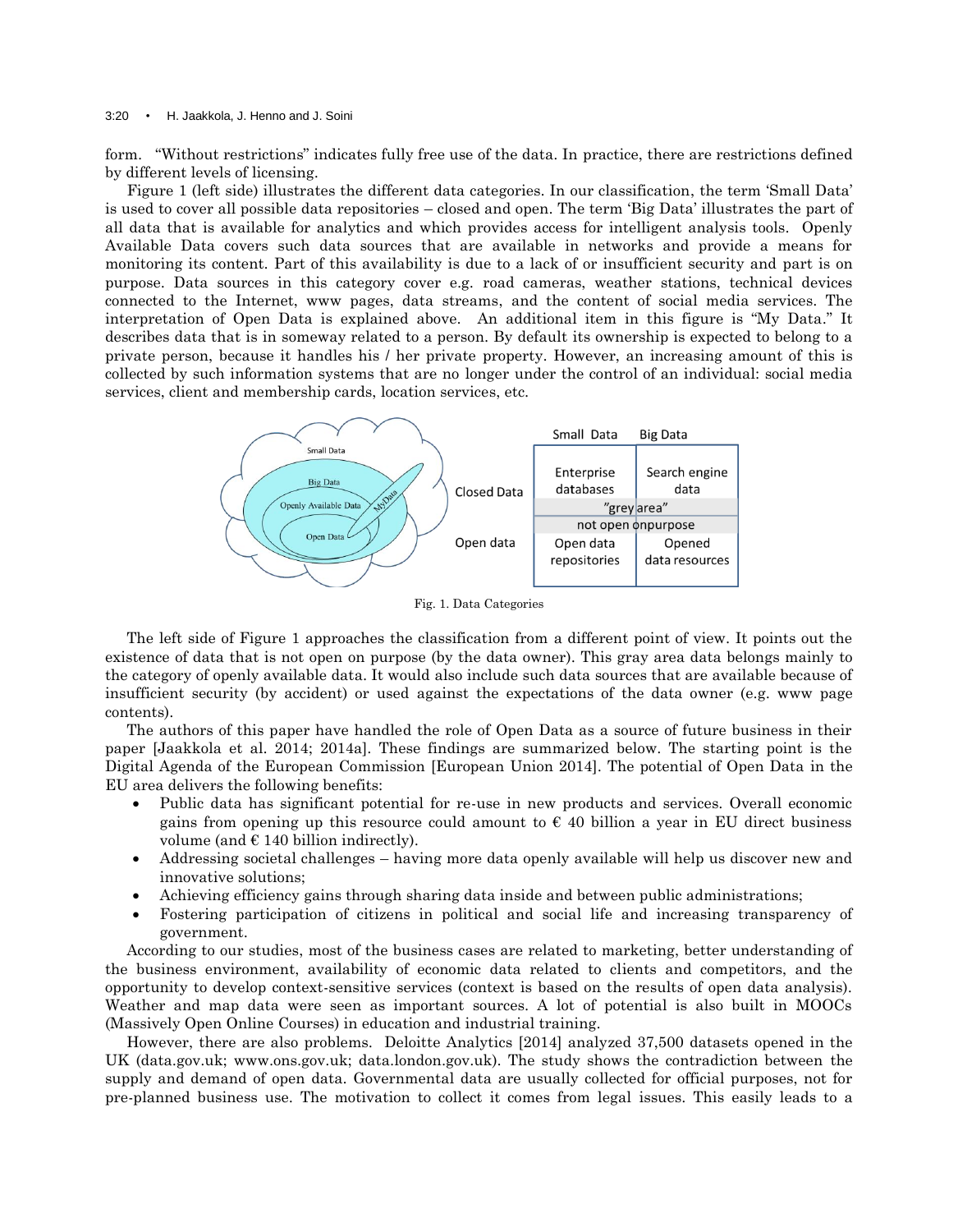situation where the interface (API) to the data becomes complex and the structure of the data is not suitable for effective and beneficiary reuse.

It is also a fact that Open Data is not open without restrictions. The most commonly applied licensing systems in open data are Creative Commons (CC) Licences (http://www.creativecommons.org). The other licensing systems, Open Data Commons (ODC) Licences (http://www.opendatacommons.org/) and Open Government Licences (http://www.nationalarchives.gov.uk/doc/open-government-licence/version/2/) are identical to CC. Common to all of the above-mentioned licences is that they expect the user to acknowledge the source of the information by including an attribution statement specifying the information provider.

# 4. PROBLEMS

#### 4.1. Malware

Along with the growth of the Internet (currently approx. 40% of the world population already has an Internet connection [Internet Users (2014)]), the misuse of data available on the Internet has also grown. The Independent IT Security Institute AV-TEST registers over 390,000 new malicious programs every day; in 2014, 140000000 new malware items were discovered [Malware Statistics 2015]. The annual damage to the global economy from cyber crime in 2014 is estimated to be 445 USD [Net Losses: Estimating the Global Cost of Cybercrime]. This is already a measurable part of the GDP of many developed countries, e.g. 1.6% of the GDP of Germany, 1.5% of the GDP of the Netherlands and greater than the GDP of many other countries. The actual damage may be substantially higher, since online crime costs are hard to measure - companies, banks, and governments often do not report hacking or the reports are rather ambiguous.

Malware growth is far more rapid than change in any other Internet statistics. According to the McAffe Labs report, 387 new threats appear every minute [McAffee 2015]. And this is only the visible part of the iceberg - the established anti-virus (AV) products are rather weak protection against constant and rapidly increasing threats. According to a recent report from the threat protection company Damballa [Damballa 2014], only 4% of the almost 17,000 weekly malware alerts are investigated. Inside the first hour of submission, AV products missed nearly 70% of malware, only 66% were identified after 24 hours, 72% after a full week, and it took more than six months for AV products to create signatures for 100% of the malicious files used in the study.



Fig 2. Growth of number of Internet users and detected malware. The exponential growth of new malware guarantees that soon there will be something for every Internet user.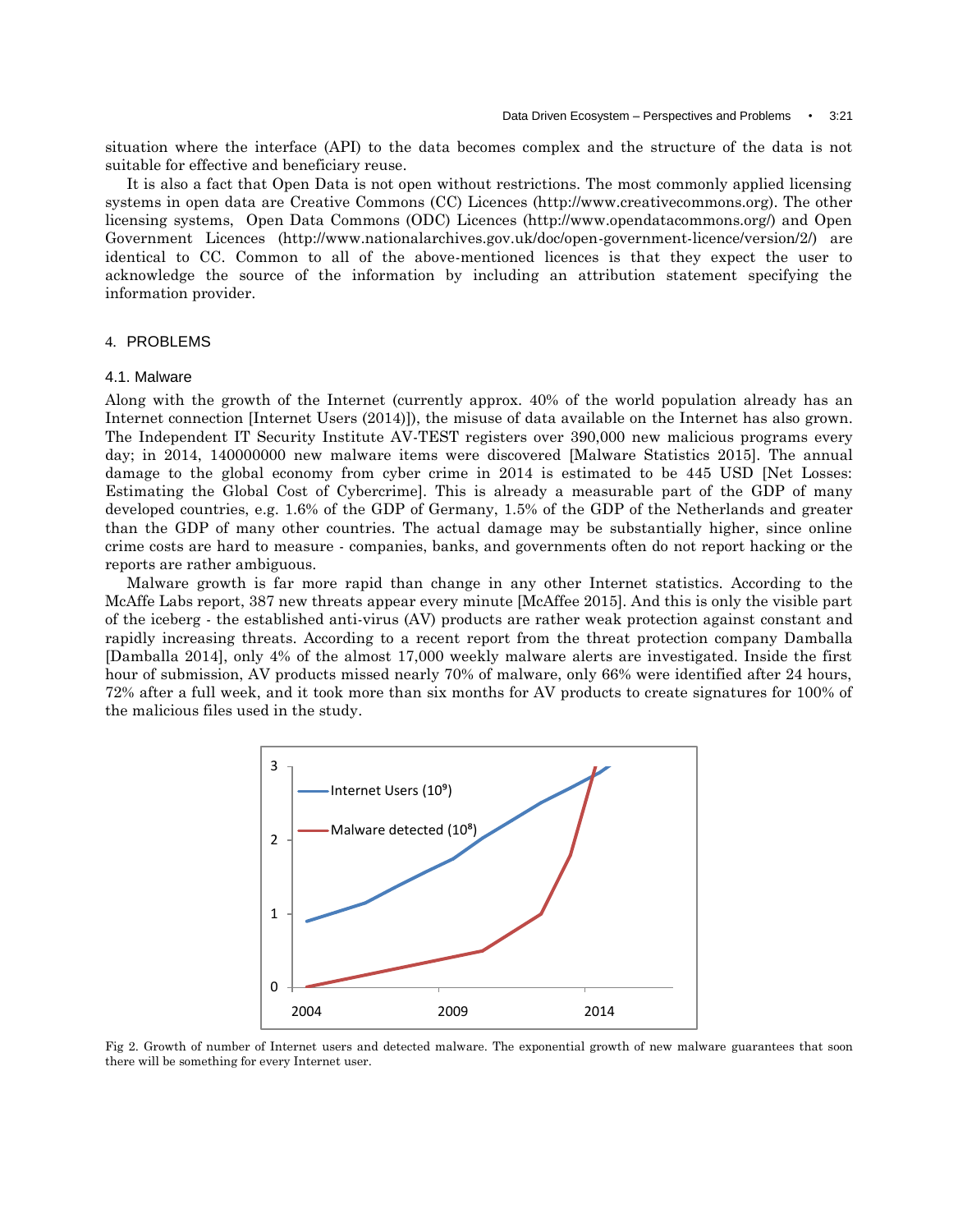

Fig. 3. Percentage of detected malware after hours of discovery. Malware completes the main part of its malicious action in the first thirty minutes after the beginning of the infection [Filiol2005], but probability of its detection in this time is less than 10%.

## 4.2. Personal Privacy

When you visit some Internet site to get some information, the site also gains some information about you: which web page you came from, which type of browser you are using, and your geographic location. But people often voluntarily expose themselves in some sites much more – who their friends are, what they like, where they have been recently, etc. They assume that this data remains just with this site and often even forget what personal data items they have exposed and where.

However, these items of personal data are valuable for advertisers and spammers and have created a whole new industry of collecting and marketing personal data. As a result, it has become very easy to compile presentations about privacy and security on the Internet. Just declare "there is no such thing anymore."

There are many examples. For instance, Twitter is currently planning to put trillions of tweets up for sale to data miners [The Guardian, March 2015]; nobody knows what will be revealed from this big bag of data.

Big international companies often consider that they own every piece of data they get and can handle the data just how they like, e.g. expose everything to the United States [National Security Agency](http://en.wikipedia.org/wiki/National_Security_Agency) (NSA) surveillance program PRISM [PRISM], which collects the Internet communications of foreign nationals at several major US companies operating in other countries: Facebook, Apple, Google, Yahoo, Skype, Microsoft. When subsidiaries of these companies are registered in Europe they should also obey European laws. Under EU law, such data export to a third country is legal only if the exporting company can ensure adequate protection for such data, but NSA"s PRISM program and other forms of US surveillance are the exact opposite of adequate protection. In April 2015, Facebook will be challenged by 25000 users in a Viennese Court on violation of European privacy laws [European Court of Justice 2015].

All data will sometimes become obsolete, but even obsolete data can sometimes present a threat to privacy. Facebook ended its e-mail service at the beginning of 2014 [BBC News 2014], thus currently Facebook e-mail addresses are obsolete. However, on March 20, 2015,a list containing 1642 Facebook users" e-mail addresses was released on an open Internet site. All of them are in standard form Firstname.Lastname@facebook.com or use some very similar syntax (FirstnameLastname@...), which totally exposes the real name. Unfortunately, this syntax is currently the mandatory standard in many organizations; gone are the days when you could use the address jaak@... – far more homely and revealing far less information about your real identity – where the family name is not present.

Taking at random some names from this list and making a Google query returned several websites (Instant PeopleFinders, Whitepages, Spokeoetc) where additional and often very detailed information (even without logging in and paying) were presented, e.g.

**Report Includes Available Information on:\*\*\*\*\***

**2** matches for **\*\*\*\*\***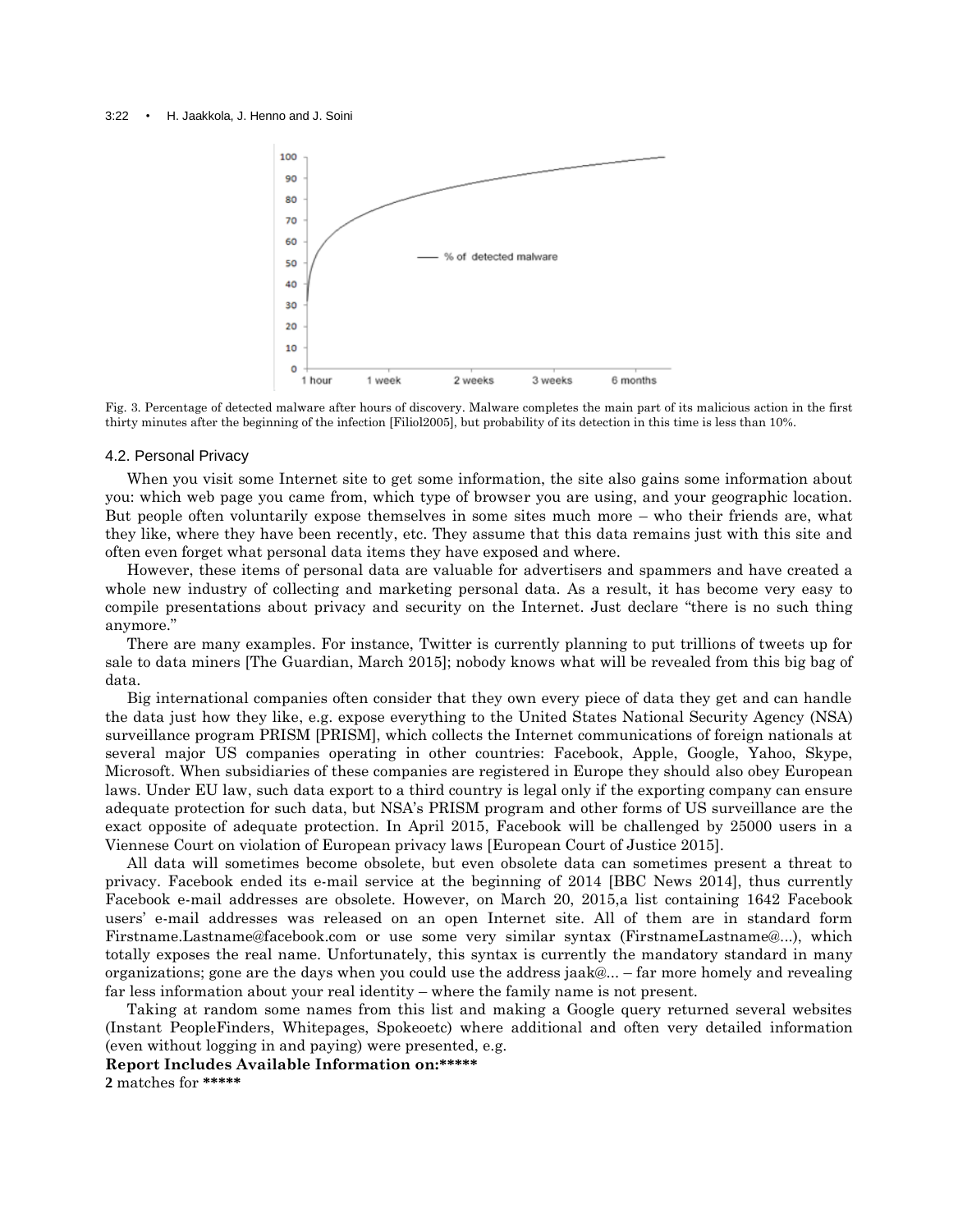- Current Address:…
- Friends / Family:…
- Phone Numbers:…
- Online Sellers:…
- Email Address:…
- Internet Dates:…
- Marital Status:…
- Old Classmates:…
- Location History:…
- Scammers:…
- Family Members:…
- New Roommates:...

This information was free, but for \$0.85, the site promised to reveal much more.

The first line of the posting containing the list of Facebook addresses was:

"Use for Spam and if you want more msg me...."

Thus this individual knew exactly what s/he was doing - this was just a demonstration of hacking skills in order to get new customers.

Lists of e-mails are published on some sites almost daily, and it is very easy to find more such lists of email addresses – just set up a crawler (using tutorials like [makeuseof 2015]) to search for some properly formatted regular expression, e.g.

 $[\setminus t:=$ "'|+4[0-9]{12}(?:[0-9]{3})?

There are sites [e.g. LeakedIn] which provide such lists "just for lulz" (the plural of lol – "laugh out loud" [The Urban Dictionary 2015]).

## 4.3. New customs

The old generation of digital immigrants [Prensky 2001]watched cinema pictures. How very 'out'! The new brave generation of digital natives, "internauts", instead play videogames 24/7 [WorldStar 2015] or stream their playing to others to watch on Twitch [Twitch 2015] – the modern incarnation of cinema and TV.

The old generation celebrate birthdays, marriages, births – events which have for us a deep emotional meaning. The new brave generation also have emotional events, but different. For instance, it is very important to increase the number of followers, collect "likes" (who clicked "like" or did something similar on your webpage) and sub/resubs (the analog of likes on Twitch). And if the number of followers/likes/resubs hits some round number, it is cause for celebration. On March 21, the following was pasted on Pastebin:

"*Hello everyone and welcome to my 100k Special stream. Hitting 100k Followers is not a small milestone and I wanted to do something crazy for it as thanks for all the support you all have shown me during my time here on Twitch/Youtube.*

*… I will be streaming for 1 second for every single follower which is 100,000 seconds or 27.7 hours … every single Sub/Re-sub that happens will add 30 seconds to the total remaining time*"

This is followed by the list of games (8) which will be streamed.

# 4.4. Who has will be given more

The Bible is a wise book – a collection of human experience from many centuries. It emphasizes some principles which are considered important for several occasions:

**Matthew 13:12**. Whoever has will be given more, and they will have an abundance. Whoever does not have, even what they have will be taken from them.

**Matthew 25:29**: For whoever has will be given more, and they will have an abundance. Whoever does not have, even what they have will be taken from them. …

**Mark 4:25**:For he that has, to him shall be given:

**[Luke](http://biblehub.com/luke/8-18.htm) 8:18**: …. Whoever has will be given more; whoever does not have, even what they think they have will be taken from them."

etc.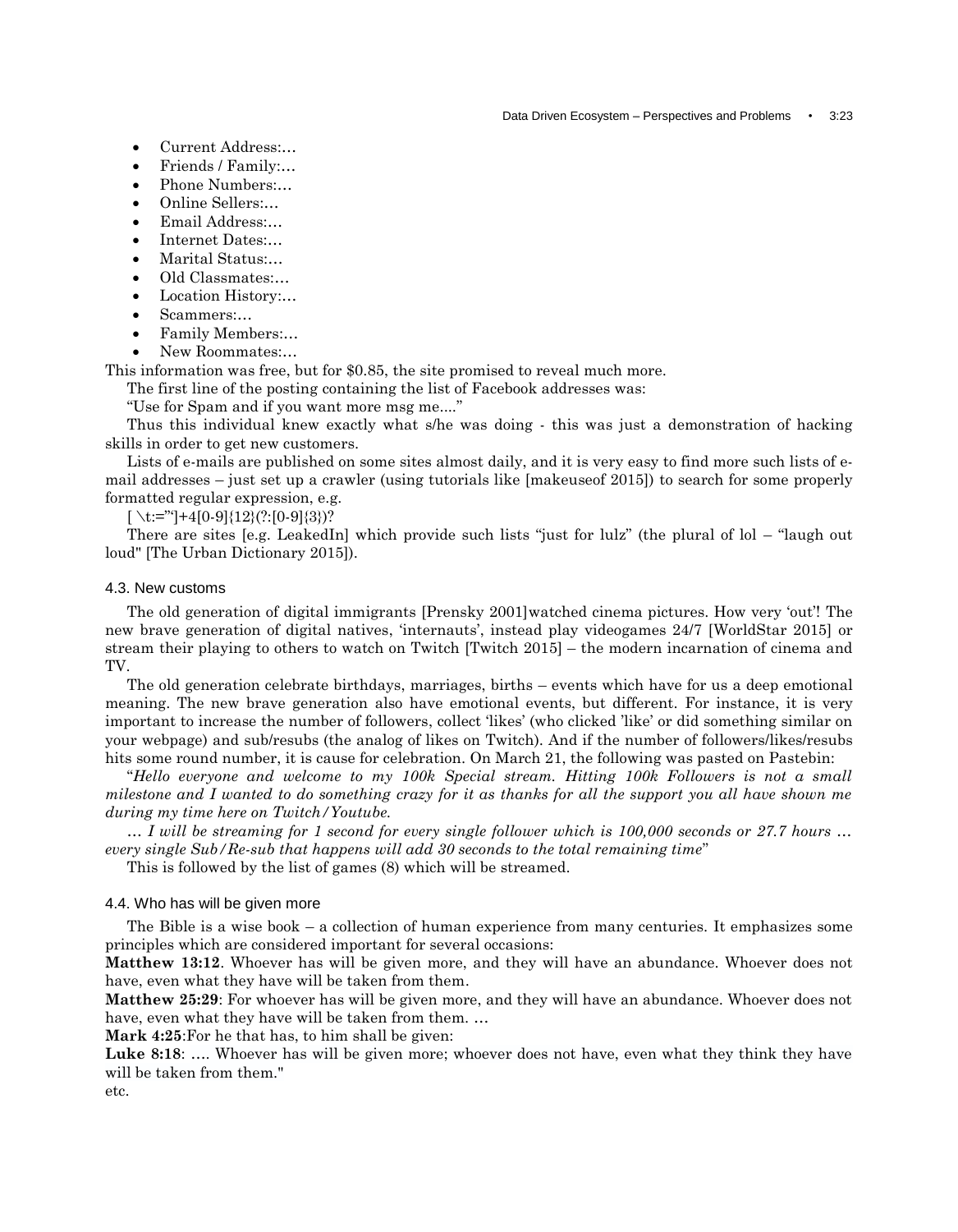#### 3:24 • H. Jaakkola, J. Henno and J. Soini

While the creators/authors of the Bible had to introduce these truths from the historical experience of mankind, nowadays they can be proved.

Consider two computers (black boxes – nothing is known about their structure/functioning), which are connected.



Fig. 4. Connected black boxes; one of them has far more memory.

The boxes exchange messages and store the received responses.

Since they are finite, their number of states is finite and sometimes they go into cycle, start repeating states; repeating states also occurs if some mechanism resets one/both of boxes to some initial state. Obviously, cycling happens first with the box that has less memory. Thus the box with more memory can successfully store all the responses from its little brother and when the little one starts repeating itself, it is concurred? - the big one knows exactly what the responses from the little one will be, so it can use its little brother however it likes. Instead of two black boxes, there is now only one - but with more capabilities, as the big one has the little one as a slave. To quote from Matthew, "Whoever has will be given more, and they will have an abundance." "Whoever does not have, even what they have will be taken from them." This situation has been considered by mathematicians in several papers. As long ago as 1973 the following result was proven [Trakhtenbrot & Bardzdin 1973]:

If the size of the input alphabet of an automaton (black box)  $\mathfrak W$  is  $m$  and the size of the output alphabet -  $n$ , then for any natural number  $k$  one can effectively construct an input word  $d(k)$  of length alphabet - *n*, then for any natural number *k* one can effectively construct an  $| d(k)| = |4k^2(\ln nk)m^{2k}|$  which residually distinguishes all automata with *k* states, i.e. any two automata with *k* states after getting this input either produce different outputs (they are recognized to be different) or the automata will afterwards act the same way. Since there is only a small number (length is small-power polynomial) of such words, it follows that if automaton  $\mathfrak W$  is connected to another automaton  $\mathfrak{M}_{1}$  with more memory and encoded to search the distinguishing word for  $\mathfrak{M}$  (with number of states  $c_1^*|d(k)|+c_2$ , where constant  $c_1$  depends on the encoding of words of length  $|d(k)|$ , constant  $c_2$  encoding of search algorithm), automaton  $\mathfrak{M}_{1}$  can analyze the behavior of automaton  $\mathfrak{M}$  , i.e. make  $\mathfrak{M}$ do everything that  $\mathfrak{M}_1$  wants. For the case where an upper boundary on the number of states is not known, a polynomial-time probabilistic inference procedure is described in [Rivest & Shappiro 1994].

The coming age of 'Internet of Devices' will be characterized by an increasing number of Internet connected devices with rather little memory - perfect targets which are already being exploited [Goodman 2015].In 'real' C&C (Conquer and Command) in order to perform an attack, instead of one big computer, a botnet is used - a network of Internet-connected communicating computers. Bots spread themselves from computer to computer searching for vulnerable, unprotected computers to infect and when they find an exposed computer, the machine is infected and then they report back to their master, staying invisible themselves and waiting for further commands. There are always some unprotected computers, e.g. gamers sometimes deliberately disable virus control in order to speed up gameplay. A hacker test in 2012 [Internet Census 2012] found over a million routers that were accessible worldwide. Botnets may have a few hundred or hundreds of thousands of "zombies" infected without their owners' knowledge at their disposal. Botnet creation is 'ridiculously easy' [readwrite 2013, darkreading 2014], but if you do not bother with such activity, you can rent the services of many businesses that operate almost openly or buy an executable program. And if you search, you may find somewhere a code for building a botnet or virus, e.g. code for one of the most sophisticated pieces of malware - Stuxnet - is now freely available in GitHub [Laboratory B 2014].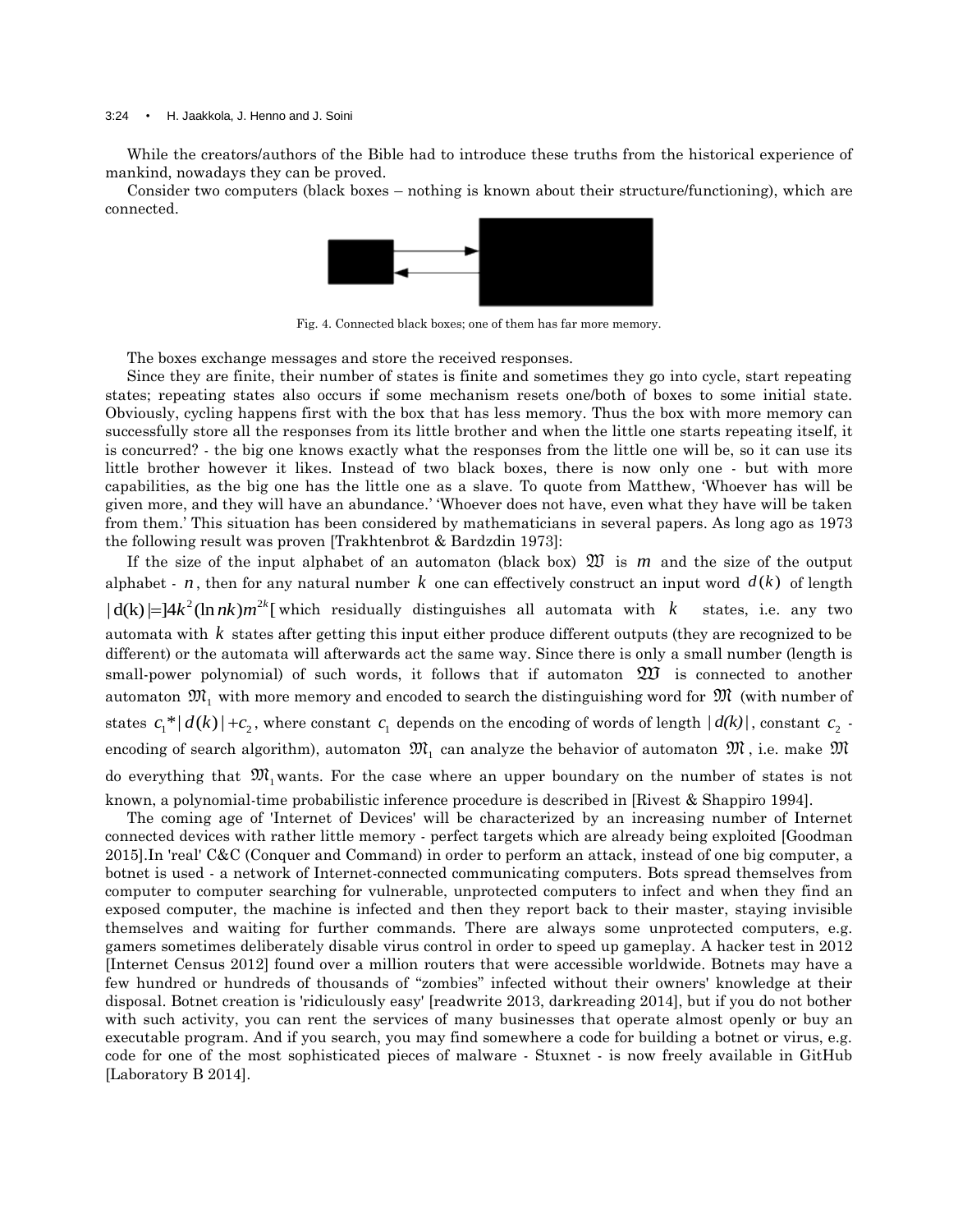

Fig. 5. Example product from Web store (free to download): flooder - a trojan that allows an attacker to send a massive amount of data to a specific target; user has to specify the victim's IP address, an open port, number of packets and click 'Start'. The web store offers dozens of types of malware - viruses, trojans, scanners, keyloggers, botnets, etc.

# 4.5. Manage your technological identity

Our identity is determined by our relations with others. Previously, relationships with other members of society were first of all physical. Gradually these physical relations have become replaced with relations based on communication technologies: mail, newspapers, radio/TV; nowadays our most important communication channel/media is the Internet. For many, increasingly their computer/laptop/iPad etc. has become an essential part of their identity – they stare at the screens hoping to get some new like/message/tweet/.. and some cannot even sleep without a mobile in their hand. And yet all the problems with this increasingly important part of our identity are acknowledged painfully. The Internet already influences the psychology of many people, who are constantly checking all their accounts, constantly uploading selfies, constantly sending SMSs. They already live in this virtual world, not in our physical world. When looking at the steady growth of Facebook, Twitter, Pinterest, etc.- the process is escalating. Google has enough memory in its servers to "pwn" (to conquer to gain ownership [Urban Dictionary 2015a]) every single human memory. Google already understands (somewhat) natural language (queries with full sentences provide better answers than queries containing only keywords) and is rapidly improving its engine. Will we soon get all our truths from Google [ZDNet 2015], and is the whole Internet a Botnet to C&C humanity?

# 5. CONCLUSIONS

The paper analyzed the essence of a data driven society and ecosystem. The starting point is the phenomenon called hyperscalability. It points out the business value of data and its importance as a source of new business and activities. Open data is seen as a meaningful source of business; in addition, data that is not intended to be open is used for the same purposes. The challenges and threats related to it were discussed.

# **REFERENCES**

- BBC News (2014). Facebook quietly ends email address system. http://www.bbc.com/news/technology-26332191. Retrieved March 30th, 2015.
- Chen V. H. H.&Wu Y. (2013).Group identification as a mediator of the effect of players" anonymity on cheating in online games. *Behaviour& Information Technology*, DOI: 10.1080/0144929X.2013.843721.
- Damballa (2014) State of Infections Report Q4 2014. https://www.damballa.com/state-infections-report-q4-2014. Retrieved March 30th, 2015.

darkreading (2014). Researchers Create Legal Botnet Abusing Free Cloud Service Offers. http://www.darkreading.com/researchers-